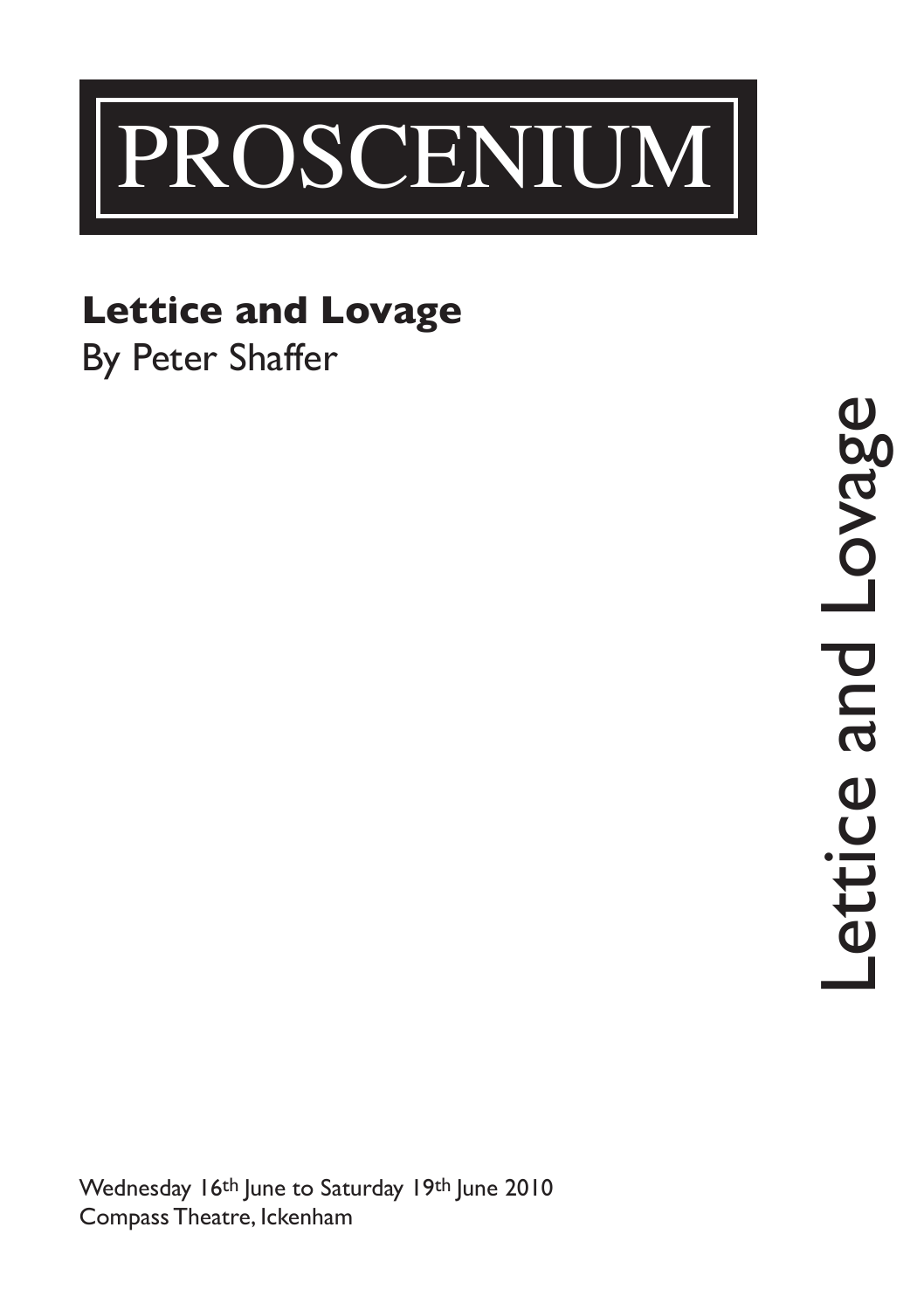# Lettice and Lovage

### By Peter Shaffer

#### Cast:

Thanks to Mary Ennis (Good Companions, Edgware), Mike Williams, Barry Rudolph, Duncan Sykes, Alexandri Rigazzi Tarling (voice coach), Dean Clegg

Act 1 Scene 1 - A series of scenes in the Grand Hall of Fustian House.

> Act 1 Scene 2 - Miss Schoen's office at the Preservation Trust, London.

- Act 2 Lettice Douffet's basement flat in Earl's Court. Several weeks later.
	- Act 3 Lettice's flat six months later.

There will be one short interval of 5 minutes between Act 1 and 2, and a 15 minute interval between Act 2 and 3.

## The Author

Peter Shaffer and his twin brother were born in 1926 in Liverpool. The family moved to London in 1936 and he attended St Paul's School, from where he won a scholarship to read history at Trinity College, Cambridge. However, before going up to university he spent three years working in the Chislet coal mine, having been conscripted as one of the 'Bevin Boys', an experience which he said gave him great sympathy for the way many people are forced to spend their lives.

After graduating in 1950 his first literary venture was a detective novel – the first of three co-authored with his brother Anthony and published under the pseudonym Peter Anthony: Anthony went on to write the enormously successful mystery *Sleuth*.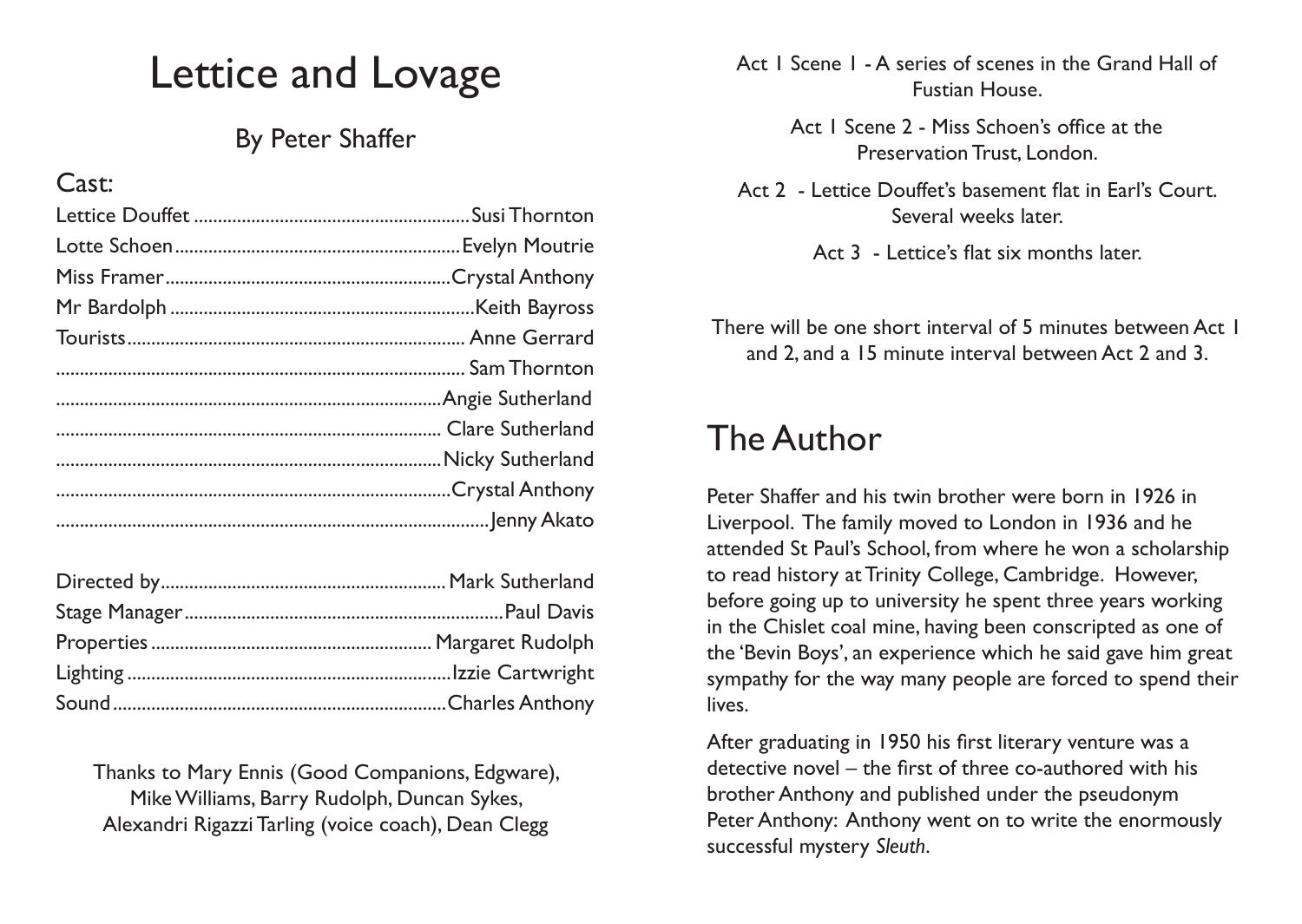

From 1951 Peter Shaffer lived in New York and worked at a variety of jobs: Doubleday's bookshop, Grand Central Station, an airline terminal, Lord and Taylor's department store, and the New York Public Library. He states that for years he laboured under the impression that the passion he had developed for the theatre

could only be used as a pastime and that his daily profession had to be something 'respectable'. When he moved back to London he worked for nearly two years in the symphony music department of Boosey and Hawkes. Meanwhile he was successful in having plays accepted for television and radio and in 1955 he left Boosey and Hawkes to 'live now on my literary wits'.

He was for a while literary critic for the weekly review *Truth*  and music critic for *Time and Tide*, but in 1958 his first stage play *Five Finger Exercise* opened at the Globe, directed by John Gielgud, and launched his hugely successful stage career: it had long runs both in London and New York, winning Evening Standard and New York drama critic awards.

In 1962 a double bill of high comedies, *The Private Ear* and *Public Eye* was staged at the Globe and in 1964 *The Royal Hunt of the Sun*, produced by the National Theatre and directed by John Dexter, opened at Chichester and subsequently The Old Vic. These two plays represent the two very distinctive strands of Peter Shaffer's work. *The Royal Hunt of the Sun*  was strikingly theatrical, full of spectacle, epic grandeur and dramatic and tragic tension, but also engaged in a serious moral debate. In the same mould came *Equus* (1973) and *Amadeus* (1974): all three plays gained many awards in London and New York while the film version of *Amadeus* won eight Oscars, including one for the author. *Yonadab* (1985) and *The Gift of the Gorgon* (1992) followed a similar pattern.

However, in parallel with these powerful dramas came a number of sophisticated and witty comedies, including *Black Comedy*(1965) and *White Lies* (1967). Maggie Smith had appeared in *The Private Ear* and *Public Eye* and *Black Comedy*  and in 1987 Shaffer wrote *Lettice and Lovage* with Maggie Smith specifically in mind. It opened at the Globe, directed by Michael Blakemore, and won the Evening Standard award for best comedy and when it transferred to New York both Maggie Smith and Margaret Tyzack won Tony Awards.

# Some Textual References

### Lovage (levisticum officinale)

Known in German as Lieberstocke (love sticklet) and in English as love parsley. The odour of the plant is very strong,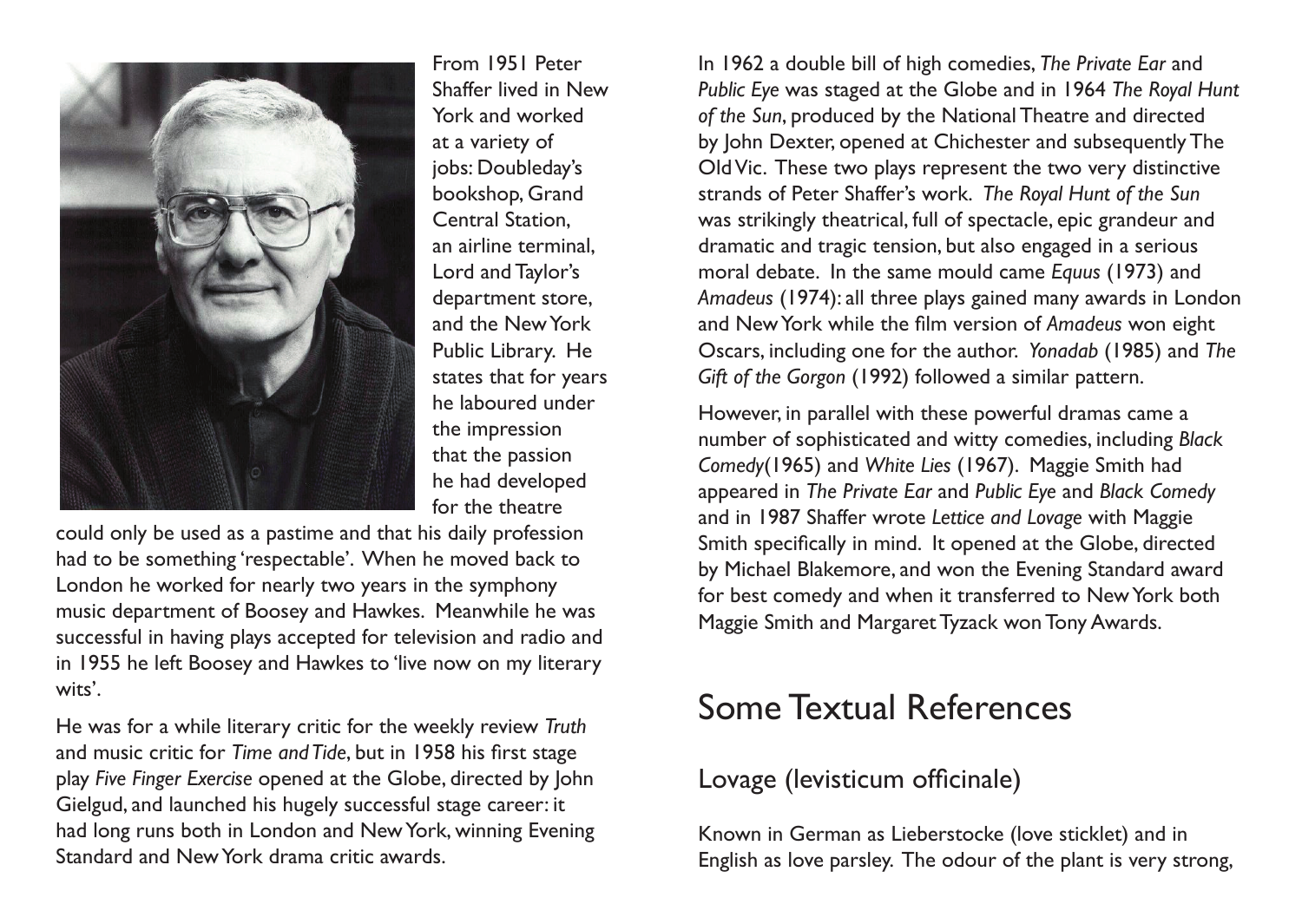the taste warm and aromatic and it abounds with a yellowish, gummy, resinous juice. It originates from the Mediterranean and has been cultivated since the time of Pliny. Very popular from the Middle Ages in English and, in particular, monastery gardens where it was made into herbal remedies for many ailments – and a love potion.For spot removal: 'the leaves, bruised and fried with a little hog's lard and laid hot to any blotch or boil will quickly break it.'

#### The Shell Centre

The British central office of the major oil company Shell. It consisted of a skyscraper of 27 storeys – the first in London to exceed the height of the Victoria Tower and Palace of Westminster – and three nine storey wings. A prominent feature on the South Bank of the Thames near County Hall and therefore in the 1980s an ideal site for anti-capitalist action.

#### Guides for Historic Houses

The National Trust, in its appeal for volunteers, claims 'the experience will help you to develop knowledge and awareness as well as improving your communication and leadership skills and boosting your confidence.' It offers a training course designed to help prospective guides: create a thematic tour for a historic site; integrate historic biography into theme-based interpretation; adapt and respond to various audience types. Training which Lettice Douffet would consider entirely superfluous.

She would also have no sympathy with the couple who were for a period in charge of Shakespeare's Birthplace – in an anecdote told by Henry James: 'they grew sick and desperate from finding their office the sort of thing I suppose it is: full of humbug, full of lies and superstition imposed upon them by the great body of visitors, who want the positive, impressive story about every object, every feature of the house, every dubious thing – the simplified, unscrupulous, gulpable tale.' Lettice would have supplied that with relish.

### The Execution of Mary Queen of Scots

At Fotheringhay Castle on 7 February 1587, Mary was told that she was to be executed next day. She spent the last hours of her life in prayer and writing letters and her will. The scaffold that was erected in the great hall was three feet tall and draped in black. It was reached by five steps and the only things on it were a disrobing stool, the block, a cushion for her to kneel on and a bloody butcher's axe. At her execution the executioners knelt before her and asked forgiveness. According to a contemporary account by Robert Wynkfield, she replied, "I forgive you with all my heart." The executioners and her two servants helped remove a black outer gown, two petticoats, and her corset to reveal a deep red chemise – the liturgical colour of martyrdom in the Catholic Church. As she disrobed she smiled faintly to the executioners and said, "Never have I had such assistants to disrobe me, and never have I put off my clothes before such a company." She was then blindfolded and knelt down on the cushion in front of the block. She positioned her head on the block and stretched her arms out behind her.